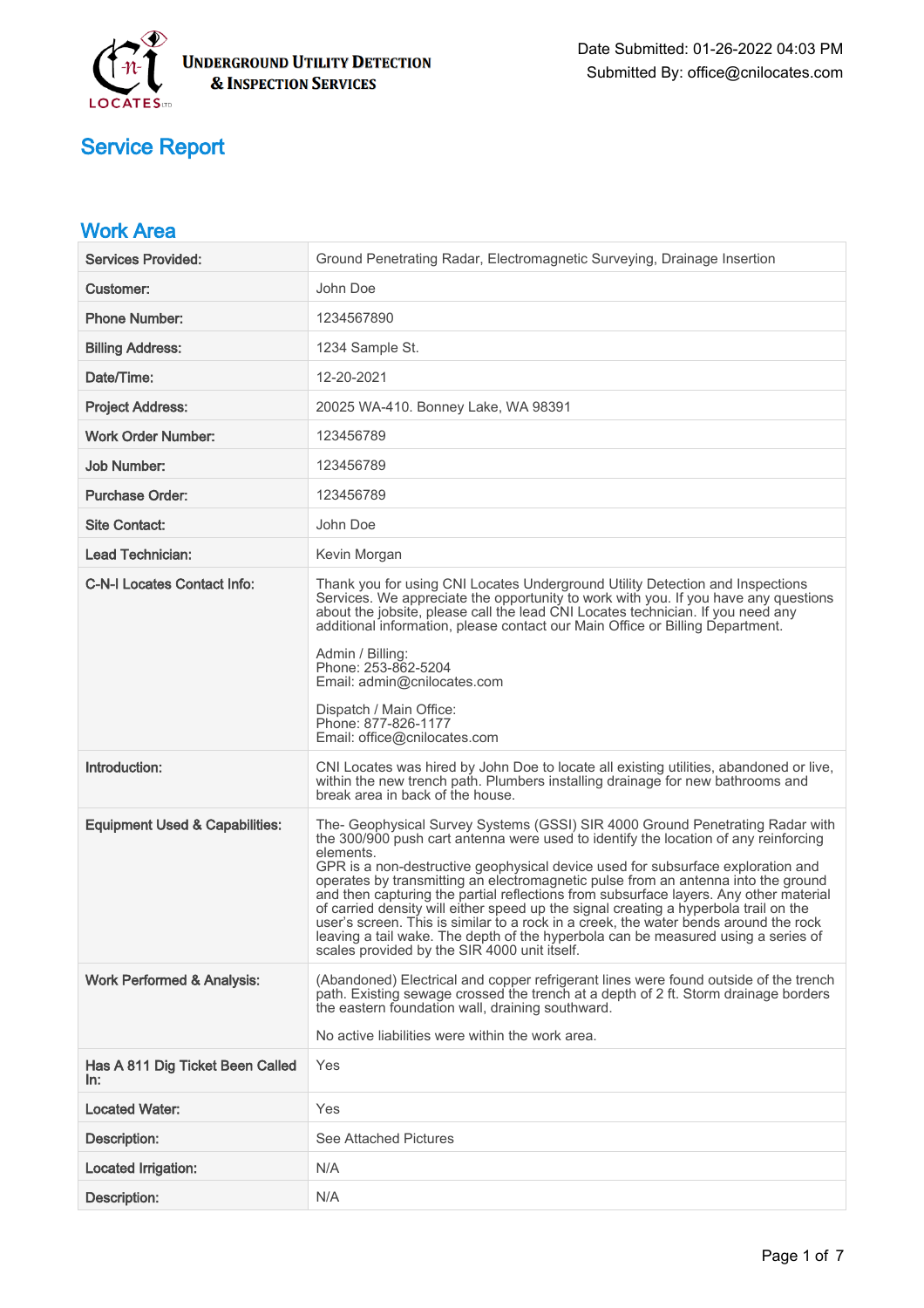

| <b>Located Power:</b>                              | Yes                          |
|----------------------------------------------------|------------------------------|
| Description:                                       | N/A                          |
| <b>Located Electrical:</b>                         | Yes                          |
| Description:                                       | <b>See Attached Pictures</b> |
| <b>Located Lighting:</b>                           | N/A                          |
| Description:                                       | N/A                          |
| <b>Located Traffic Signal:</b>                     | N/A                          |
| Description:                                       | N/A                          |
| <b>Located Telephone:</b>                          | N/A                          |
| Description:                                       | N/A                          |
| Located TV:                                        | N/A                          |
| Description:                                       | N/A                          |
| <b>Located Fiber Optics:</b>                       | N/A                          |
| Description:                                       | N/A                          |
| <b>Located Gas:</b>                                | N/A                          |
| Description:                                       | N/A                          |
| <b>Located Propane:</b>                            | N/A                          |
| Description:                                       | N/A                          |
| <b>Located Fuel:</b>                               | N/A                          |
| Description:                                       | N/A                          |
| <b>Located Steam:</b>                              | N/A                          |
| Description:                                       | N/A                          |
| <b>Located Air:</b>                                | N/A                          |
| Description:                                       | N/A                          |
| <b>Located Storm:</b>                              | Yes                          |
| Description:                                       | See Attached Pictures        |
| <b>Located Sewer:</b>                              | Yes                          |
| Description:                                       | <b>See Attached Pictures</b> |
| <b>Located Unknowns:</b>                           | N/A                          |
| Description:                                       | N/A                          |
| <b>Located Other Utility:</b>                      | N/A                          |
| Description:                                       | N/A                          |
| <b>Access To All Utilities /</b><br>Appurtenances: | Yes                          |
| If No Access, Provide Description:                 | N/A                          |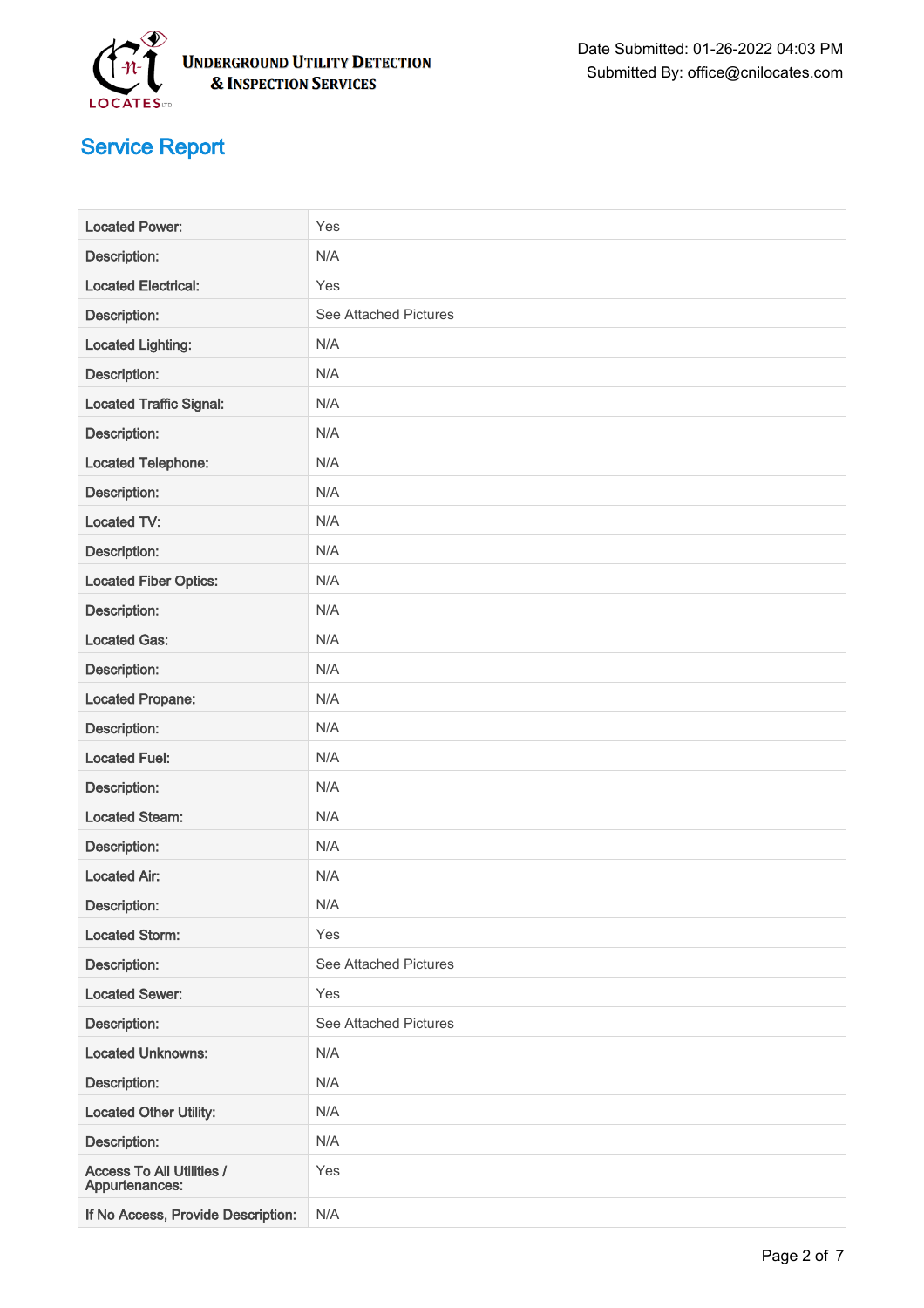

| <b>Utility Maps Provided:</b> | No                                                                                                                                                                                                                                                                                        |
|-------------------------------|-------------------------------------------------------------------------------------------------------------------------------------------------------------------------------------------------------------------------------------------------------------------------------------------|
| If Yes, List Utilities:       | N/A                                                                                                                                                                                                                                                                                       |
| <b>CNI Utility Legend:</b>    | <b>UNDERGROUND UTILITY DETECTION</b><br><b>&amp; INSPECTION SERVICES</b><br><b>LOCATES</b><br>Legend<br>Gas / Fuel / Air / Steam / Propane<br>Power / Electrical / Lighting<br>Telephone / TV / Fiber<br>Water<br><b>Irrigation</b><br><b>Sewer / Drainage</b><br><b>Unknowns / Other</b> |
| <b>Project Photos:</b>        | (Abandoned) Electrical & Refrigerant lines<br>Crossing Sewage @ 2ft deep                                                                                                                                                                                                                  |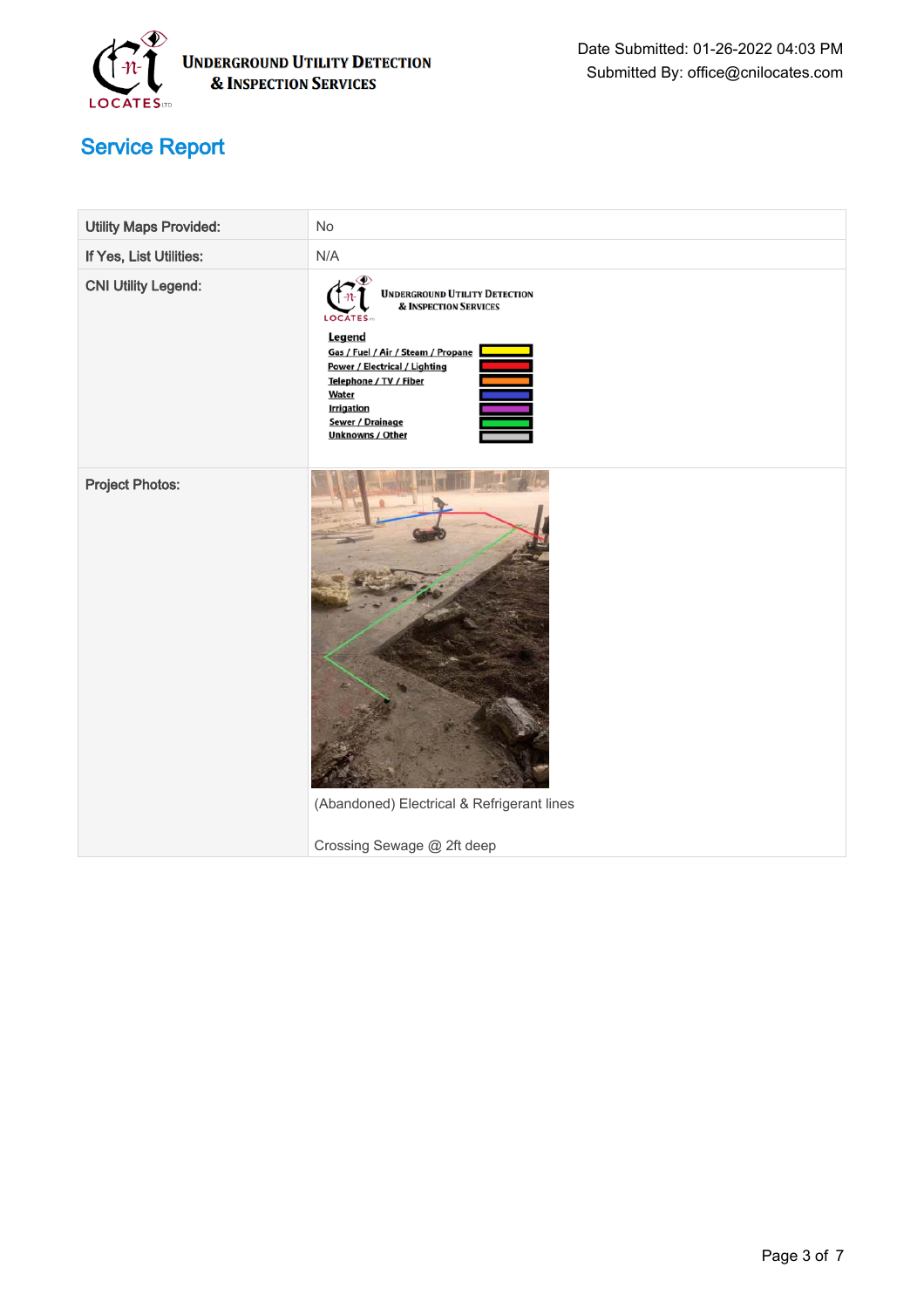

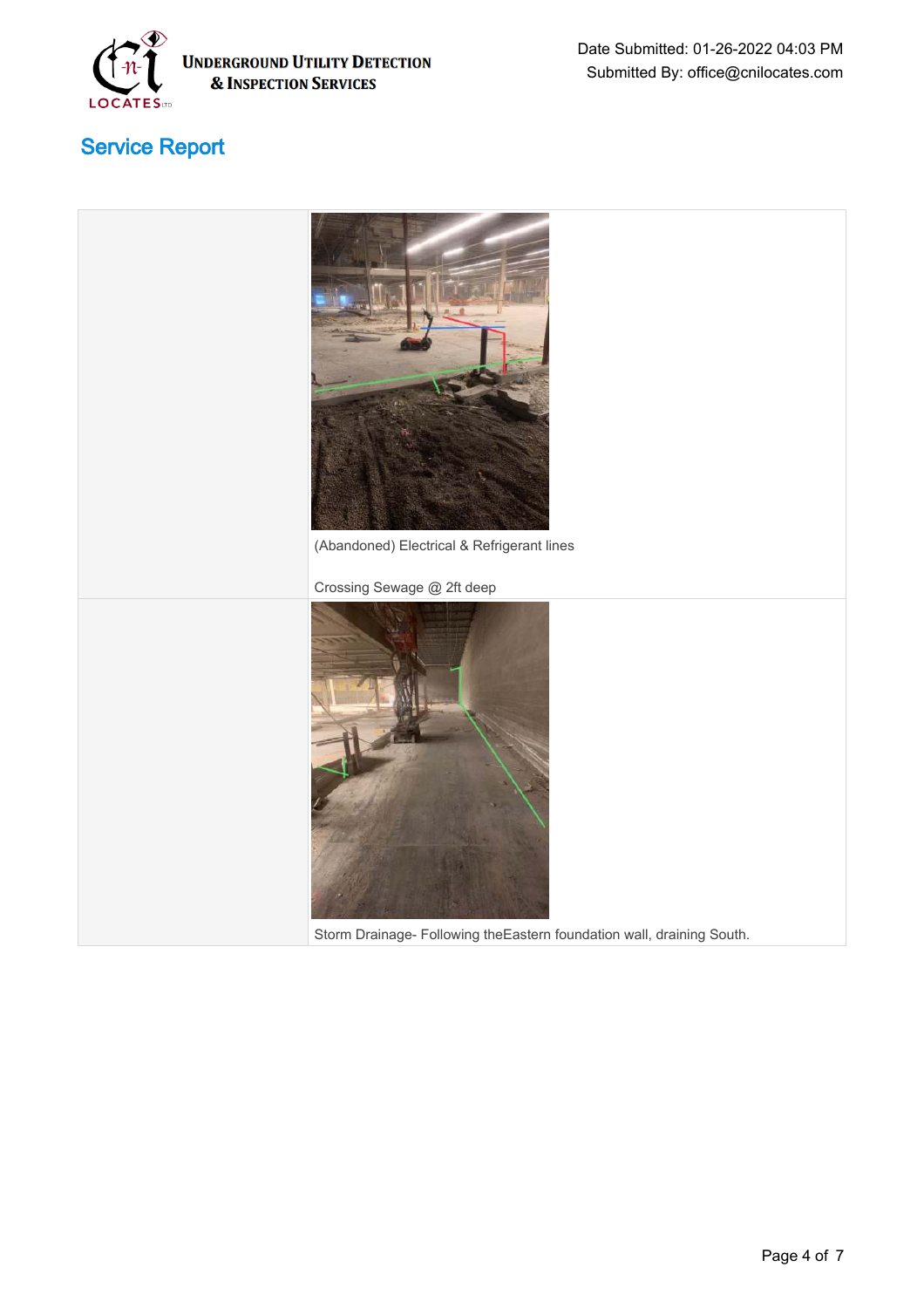

|                         | Underground conduits that avoid the trench path. |
|-------------------------|--------------------------------------------------|
| Project Video:          |                                                  |
| <b>Project Audio:</b>   |                                                  |
| Project Location / GPS: |                                                  |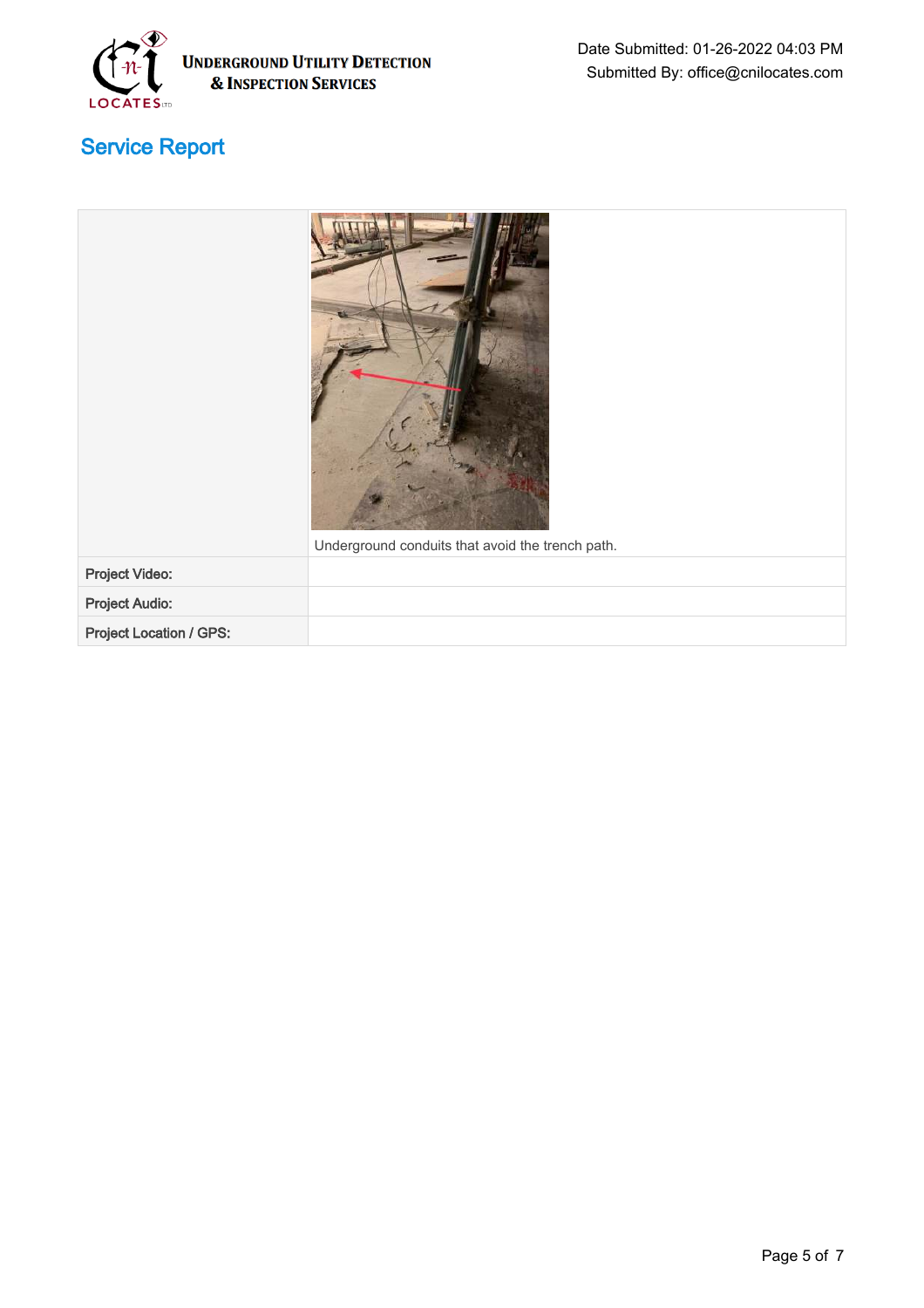

| Acknowledgment:            | The scope of C-N-I Locates, Ltd., service is limited to those specifically requested by<br>client. Client understands that underground utility locates are performed per client's<br>instructions with information (i.e. maps, records, points of origin or termination for<br>utility access) provided by client and relied upon C-N-I Locates, Ltd. C-N-I Locates,<br>Ltd., it's employees and technicians have no prior knowledge of existing utilities on<br>clients site and as such cannot guarantee that all underground utilities in the<br>requested area will be designated. C-N-I Locates Ltd, shall not be liable for<br>damages of any kind which may arise due to existence of underground utilities not<br>located or mis-located and client agrees to hold C-N-I Locates, Ltd. Harmless from<br>any such damages. If conditions and/or circumstances are encountered at the job<br>site which are concealed physical conditions, or unknown physical conditions of an<br>unusual nature, which differ materially from that which is visually ascertained,<br>customer agrees to accept responsibility for such conditions and those<br>circumstances outside the control of contractor and further agrees to pay for any<br>labor or materials, including repair to damaged equipment of contractor caused by<br>such conditions and/or circumstances. It is the intent of this provision to make the<br>customer responsible for all (1) unforeseen and concealed conditions, and (2) for<br>that which contractor cannot control. Accordingly, customer further agrees to hold<br>contractor harmless and shall indemnify and defend contractor and all its agents and<br>employees from and against all claims, damages, losses and expenses, including<br>but not limited to attorney fees, consequential damages, arising out or as a result<br>from the performance of contractors work involving, affecting, or relating to such<br>unforeseen or concealed conditions regardless of whether such damages are<br>caused in part by contractor. Client is responsible for contacting the local one-call<br>center to request public utility locates and for all actions required for compliance with<br>RCW 19.122, ET. Seq. Any liability of C-N-I Locates, Ltd. Shall be limited to an<br>amount not more than the total amount billed by C-N-I Locates, Ltd. For its services<br>for this request. If utilized-Ground Penetrating Radar (GPR) subsurface utility<br>scanning is not without its limitations, its effectiveness is site specific and varies<br>greatly from place-to-place. The most significant performance limitation of GPR is in<br>high-conductivity materials such as clay soils and soils that are salt contaminated.<br>Performance is also limited by signal scattering in heterogeneous conditions (E.G.<br>Rocky Soils) and responds differently to changes in soil type, density, water,<br>content, as well as many other buried objects; making unique identification of the<br>desired target difficult. GPR Structural and Concrete Imaging depth of exploration is<br>dependent upon the electrical properties of material(s) inspected and interpretations<br>are opinions based on judgments made from those acquired radar signals and/or<br>other data. GPR cannot distinguish the difference between a single rebar, conduit<br>or post tension cable. It can only detect the center and approximate depth of target.<br>Also, while scanning in congested areas, with upper and lower rebar mat's, conduits<br>and post-tension cables A 3-D scan to aid in viewing various elements is<br>recommended along with a radio frequency (RF), electromagnetic (EM) and 60 cycle<br>scan (power must be running through these lines) is performed to detect any utilities<br>as a secondary precaution. Payment for services is due no later than 30 days after<br>billing. Sums remaining owing after 30 days from billing shall bear interest of 1.5%<br>per month. If it becomes necessary to take any action to collect the amount due,<br>client will be liable for all costs of collection, including attorney's fees and costs of<br>suit, collection agency fees, etc. At all times during the term of this agreement, and<br>for a period of three (3) years following any termination of expiration thereof,<br>contractor and client agree that they shall not, directly or indirectly, for themselves or<br>on behalf of any person or entity solicit or contact any employees or customer of<br>each other for the purpose of inducing them to terminate their employment or<br>contractual agreements with either of them or to become employees or independent<br>contractors of either of them or such person or entity.<br><b>Thank You</b> |
|----------------------------|------------------------------------------------------------------------------------------------------------------------------------------------------------------------------------------------------------------------------------------------------------------------------------------------------------------------------------------------------------------------------------------------------------------------------------------------------------------------------------------------------------------------------------------------------------------------------------------------------------------------------------------------------------------------------------------------------------------------------------------------------------------------------------------------------------------------------------------------------------------------------------------------------------------------------------------------------------------------------------------------------------------------------------------------------------------------------------------------------------------------------------------------------------------------------------------------------------------------------------------------------------------------------------------------------------------------------------------------------------------------------------------------------------------------------------------------------------------------------------------------------------------------------------------------------------------------------------------------------------------------------------------------------------------------------------------------------------------------------------------------------------------------------------------------------------------------------------------------------------------------------------------------------------------------------------------------------------------------------------------------------------------------------------------------------------------------------------------------------------------------------------------------------------------------------------------------------------------------------------------------------------------------------------------------------------------------------------------------------------------------------------------------------------------------------------------------------------------------------------------------------------------------------------------------------------------------------------------------------------------------------------------------------------------------------------------------------------------------------------------------------------------------------------------------------------------------------------------------------------------------------------------------------------------------------------------------------------------------------------------------------------------------------------------------------------------------------------------------------------------------------------------------------------------------------------------------------------------------------------------------------------------------------------------------------------------------------------------------------------------------------------------------------------------------------------------------------------------------------------------------------------------------------------------------------------------------------------------------------------------------------------------------------------------------------------------------------------------------------------------------------------------------------------------------------------------------------------------------------------------------------------------------------------------------------------------------------------------------------------------------------------------------------------------------------------------------------------------------------------------------------------------------------------------------------------------------------------------------------------------------------------------------------------------------------------------------------------------------------------------------------------------------------------------------------------------------------------------------------------------------------------------------------------------------------------------------------------------------------------------------------------------------------------------------------------------------------------------------------------------------------------------------------------------------------------------------|
| <b>Customer Signature:</b> | JonTac                                                                                                                                                                                                                                                                                                                                                                                                                                                                                                                                                                                                                                                                                                                                                                                                                                                                                                                                                                                                                                                                                                                                                                                                                                                                                                                                                                                                                                                                                                                                                                                                                                                                                                                                                                                                                                                                                                                                                                                                                                                                                                                                                                                                                                                                                                                                                                                                                                                                                                                                                                                                                                                                                                                                                                                                                                                                                                                                                                                                                                                                                                                                                                                                                                                                                                                                                                                                                                                                                                                                                                                                                                                                                                                                                                                                                                                                                                                                                                                                                                                                                                                                                                                                                                                                                                                                                                                                                                                                                                                                                                                                                                                                                                                                                                                                                 |